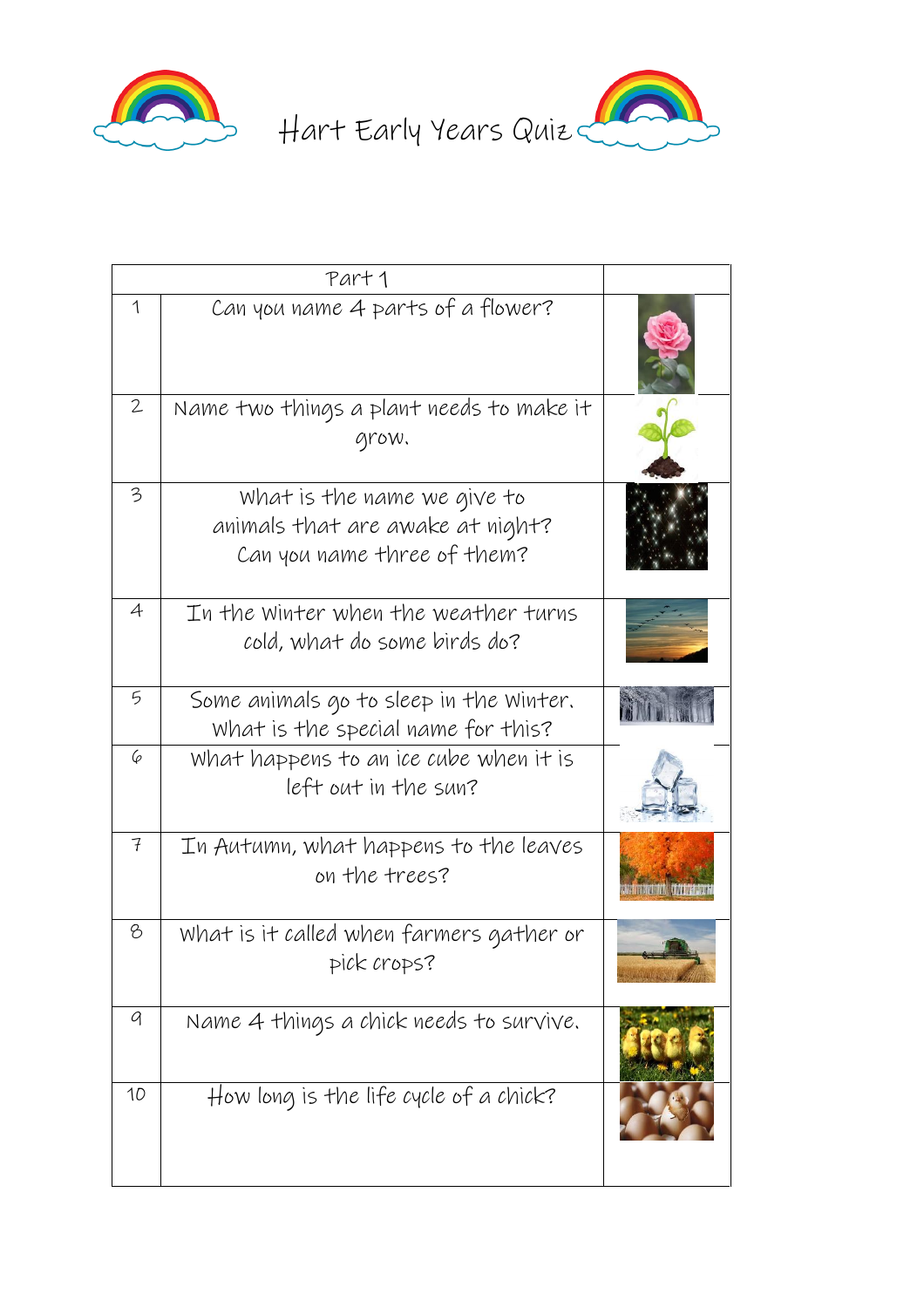|    | Part 2                                                |
|----|-------------------------------------------------------|
| 11 | Why doesn't this character want you to turn the page? |
|    | Whatever yr<br>please D                               |
| 12 | What type of hunt are this family going on?           |
|    |                                                       |
| 13 | Who is this character and where does he want to go?   |
|    |                                                       |
| 14 | What is this character called? Can you remember what  |
|    | the mouse likes to eat?                               |
|    |                                                       |
| 15 | In this book, what happens to the big, bad wolf?      |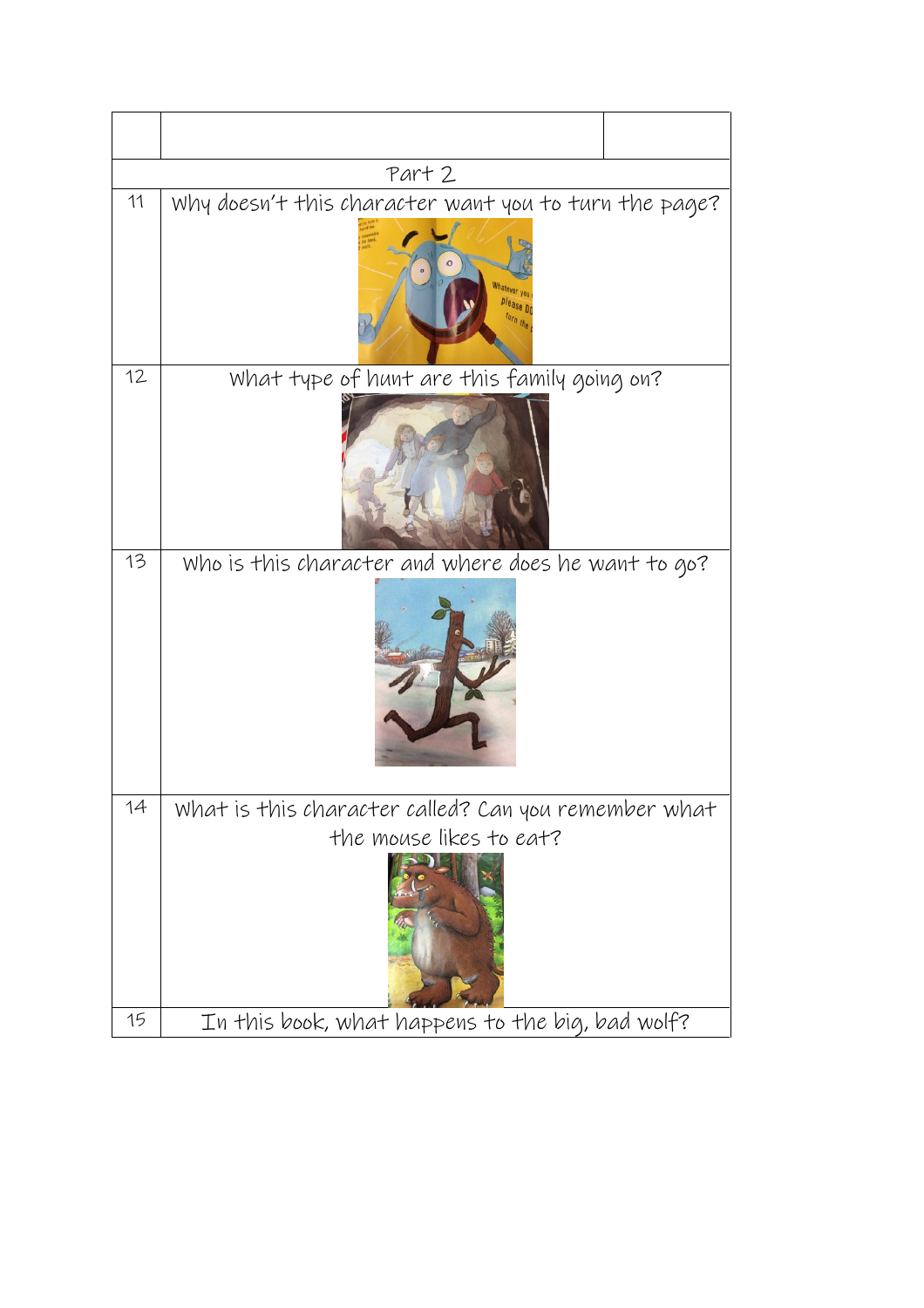|    | Nick Sharratt Stephen                               |
|----|-----------------------------------------------------|
| 16 | What is the name of this character and what does he |
|    | share with his friends?                             |
|    |                                                     |
| 17 | Can you name these two sneaky characters?           |
|    |                                                     |
| 18 | In which story is Mr Bear trying to sleep?          |
| 10 | Can you remember the names of these characters?     |